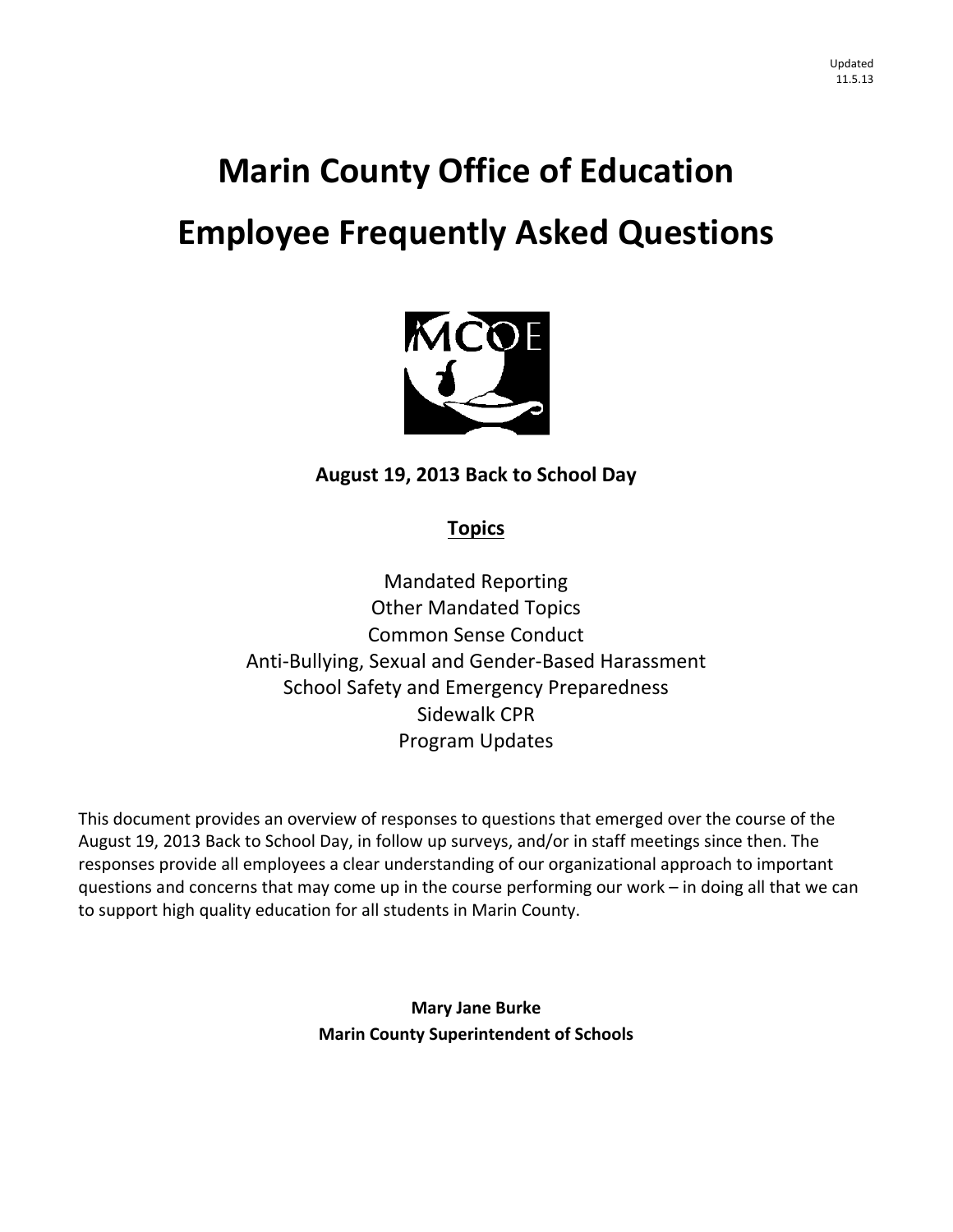# **Mandated Reporting**

# **Question: If I suspect neglect or abuse, do I need to tell my supervisor prior to reporting?**

*Answer: Reporting is the legal obligation of each individual Mandated Reporter and may not be delegated. However, internal procedures regarding who makes the report can be established to* facilitate reporting and apprise supervisors of the report, as long as the procedure is consistent with, and *adheres to the mandates of the law. Internal procedures may be helpful in facilitating reporting when more than one Mandated Reporter observes the same child. For example, when a teacher, a speech therapist, and paraeducator collectively decide that a report should be made.* 

*The internal procedure may:* 

- *Stipulate that the person with the most first‐hand knowledge make the report;*
- *Require that all reporting parties jointly sign the report;*
- *Require as appropriate that each reporting party make an individual report; and*
- *Require the other Mandated Reporter(s) to follow‐up and report when the designated person fails to make a report.*

*The internal procedure may not:* 

- *Stipulate that an administrator or supervisor review or approve the report before the Mandated Reporter may submit it to Child Protective Service (CPS) or Law Enforcement; or*
- *Sanction a Mandated Reporter in any way for filing a Suspected Child Abuse and/or Neglect Report without the knowledge or authorization of an administrator, supervisor, or employer.*

*Please check with your Program Manager/Administrator/Supervisor regarding your department's internal procedure related to Mandated Reporting.*

## **Question: What are my responsibilities when I am "off duty" in terms of reporting neglect/abuse?**

Answer: You are only mandated to report suspected abuse and/or neglect when you are acting in your *professional capacity; however, if the information came to you because of your job, resolve any* discrepancy in favor of reporting. Anyone can make a report of suspected abuse or neglect regardless of *their status as a Mandated Reporter and will be afforded the same legal protections related to confidentiality under the law.*

# Question: A report must be filed by phone immediately or as soon as "practically" possible. What is **the definition of "practically possible"?**

*Answer: Although the law does not explicitly define the term "practically possible" it is reasonable to conclude that practically possible means as soon as the mandated reporter in question has the ability to*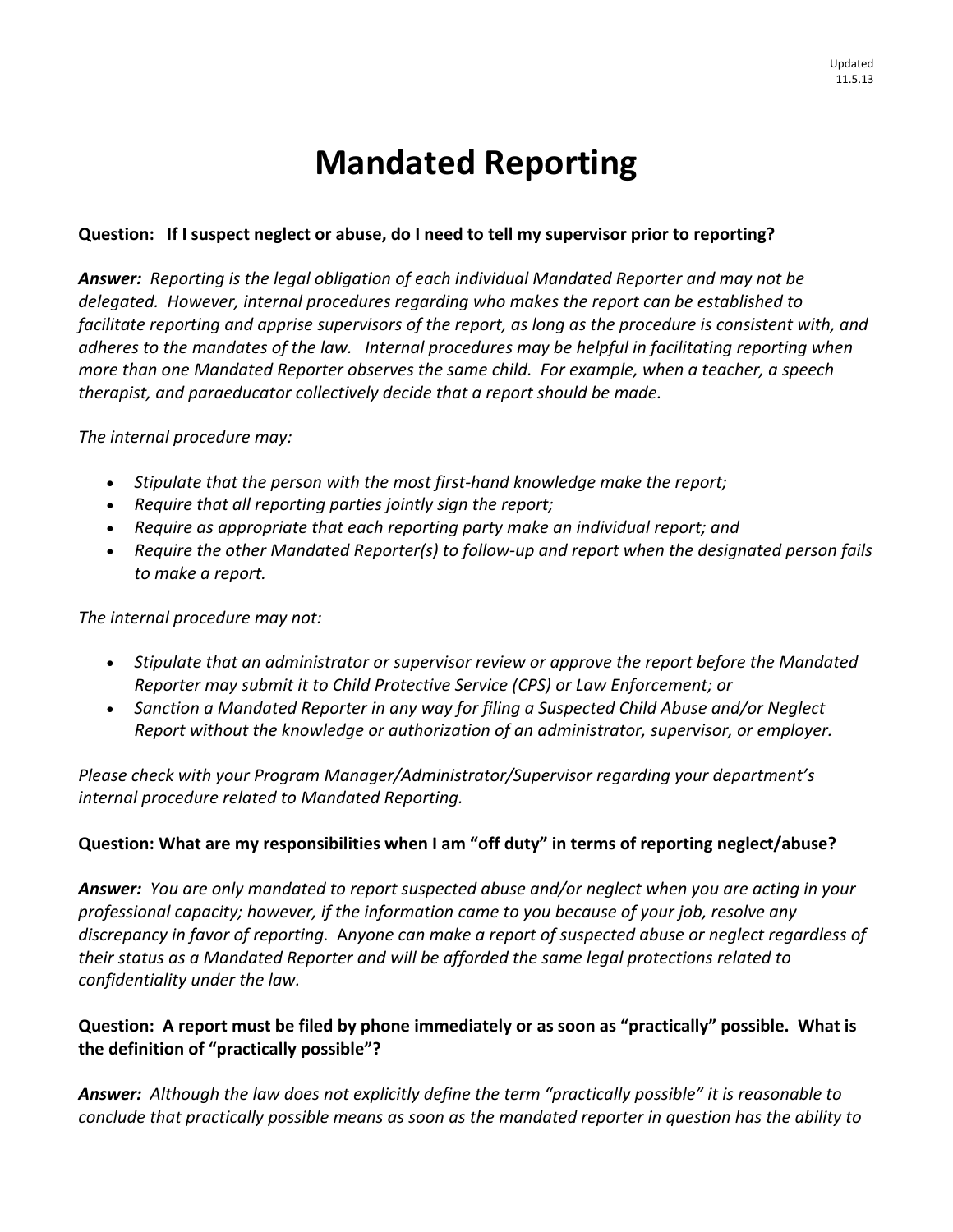gain access to a phone to make the report. A good rule of thumb for a mandated reporter is to never "let *the sun set" on a suspected child abuse and/or neglect report.* 

# **Question: What constitutes reasonable suspicion? What evidence do I need to have?**

*Answer: Reasonable suspicion occurs when it is objectively reasonable for a person to entertain such a suspicion, based upon facts that could cause a reasonable person in a like position, drawing when* appropriate on his or her training and experience, to suspect child abuse (P.C. 11166(a)(1)). Simply put, a mandated reporter shall report when in his or her professional capacity, or within the scope of his or her *employment, possesses knowledge of or observes a child whom the mandated reporter knows or reasonably suspects has been the victim of abuse and/or neglect. Reasonable suspicion does not require certainty that child abuse or neglect has occurred nor does it require a specific medical indication of abuse and/or neglect; any reasonable suspicion is sufficient.*

# **Question: If I reasonably suspect neglect/abuse do I need to investigate the allegation myself and/or gather additional data?**

Answer: No. A Mandated Reporter is only required to make a report of suspected abuse and/or neglect *within the established timelines (immediately or as soon as practically possible). The Mandated Reporter* is only required to share the information that led to the reasonable suspicion that the individual may be the victim of abuse or neglect. The obligation to conduct an investigation and gather the necessary data to determine if the individual has been a victim of abuse and/or neglect rests with the receiving agency.

# **Question: Will the family know that I made the report?**

*Answer: A Mandated Reporter is required to give his/her name when reporting suspected child abuse and/or neglect; however, the identity of a Mandated Reporter who reports child abuse and/or neglect shall be confidential (CPC 11167[a,d1,f]). The identity of the reporting party shall remain confidential and be disclosed only in the following ways:* 

- *Among agencies receiving or investigating mandated reports;*
- *To the prosecutor in a criminal prosecution or in an action initiated under § 602 of the Welfare and Institutions Code arising from alleged child abuse;*
- *To counsel appointed pursuant to § 317(c) of the Welfare and Institutions Code;*
- *To the county counsel or prosecutor in a proceeding under Part 4 (commencing with Section 7800) of Division 12 of the Family Code or § 300 of the Welfare and Institutions Code;*
- *To a licensing agency when abuse or neglect in out‐of‐home care is reasonably suspected;*
- *When the reporter waives confidentiality; and/or*
- *By court order.*

# **Question: Can the numbers for reporting suspected abuse and neglect for minors and dependent adults be clearly posted on internal MCOE phone directories?**

*Answer: Yes. Please speak with your program administrator or site administrators to determine the most appropriate location to post this and other important emergency numbers. Page 2 of the Emergency*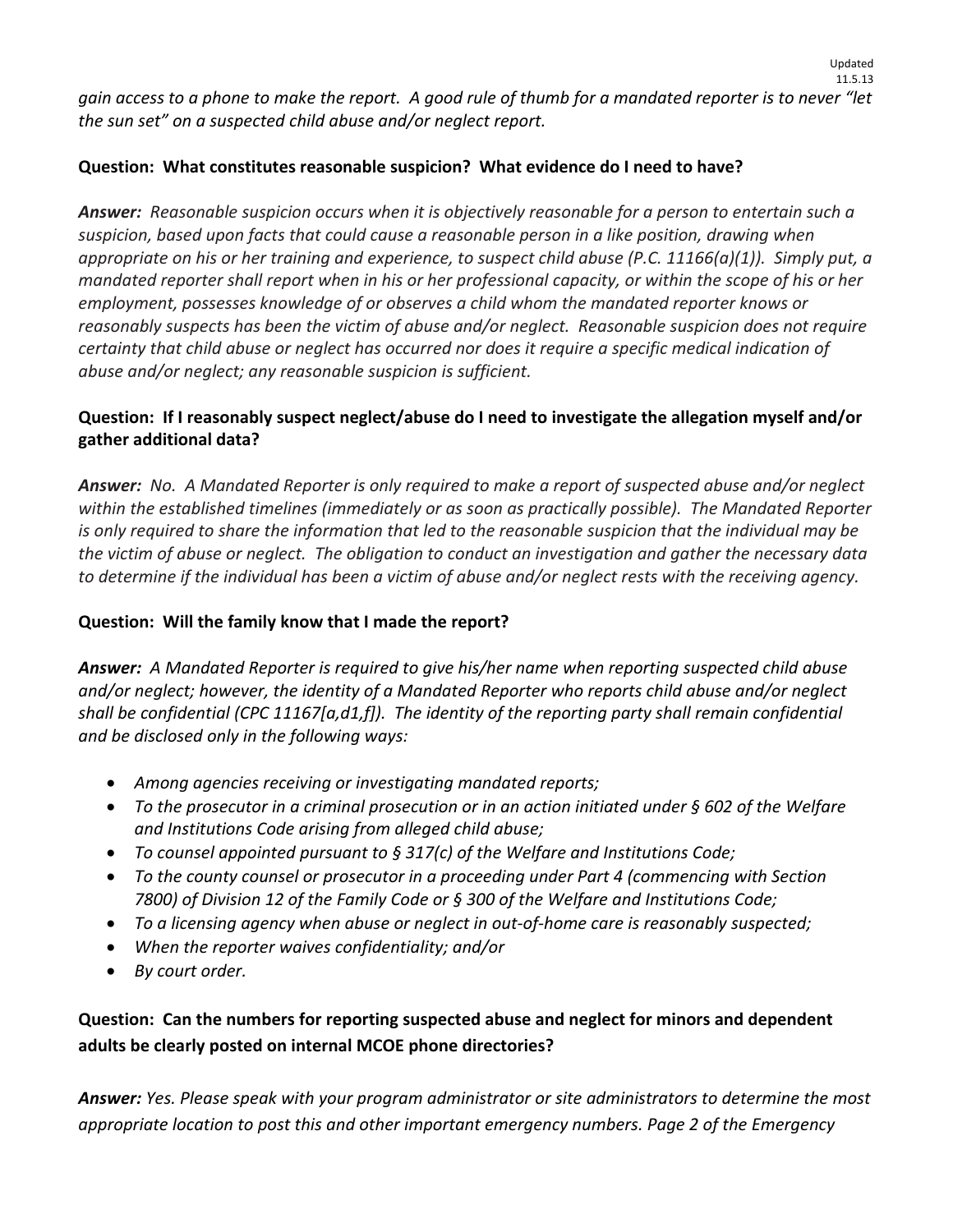*Response Quick Reference Guide, which should be in each classroom and office, has a slot for "other numbers" which may also be used for this purpose.*

# **Other Mandated Topics**

### **Universal Precautions**

**Question: We have received information that we don't need universal precautions for toileting and** other bodily fluids. Are you saying we do? Do I need to wear masks and gloves when feeding? What if **it makes my student feel like something is wrong with them?**

*Answer: The CDC only advises universal precautions be used with exposure to blood, semen, or vaginal* fluids unless there is the presence of blood; but we want our staff to be safe from any potential *transmission of disease or illness. We encourage framing a communication with students to put universal* precautions in the safety for all. If you have further questions or feel you need assistance in framing that *communication, contact your supervisor.*

**Question: If we don't have the appropriate protections for universal precautions (gloves, masks, aprons, etc.), who should we talk to?**

*Answer: Talk to your program manager or MCOE School Nurse to request additional supplies.*

### **Drug Free Workplace (BP4180**)

Question: The Drug Free policy bans the use of controlled substances. Does this mean I cannot be at **work if I have a prescription for a controlled substance (e.g. painkillers)? What about marijuana?**

*Answer: This is a good question and is currently under legal review. Under no circumstances is any employee permitted to work if use of prescribed medication impairs their ability to safely and effectively perform their work duties, as advised by a physician.*

## **Question: Do I have to notify MCOE if I am convicted on a criminal drug charge?**

**Answer**: Yes- you must notify the Superintendent no later than five (5) days after a criminal drug *conviction.*

### **Tobacco Free Schools/Sites (BP2210)**

### **Question: Where can I smoke? Can I smoke anywhere on MCOE property?**

*Answer: Smoking is not allowed on campus/ school property, even if you are in your own personal vehicle. If you have any questions specific to your site, contact your supervisor.*

Question: There's a trash can on MCOE property that's full of cigarettes. Is that considered part of the **"designated area" or is that school property?**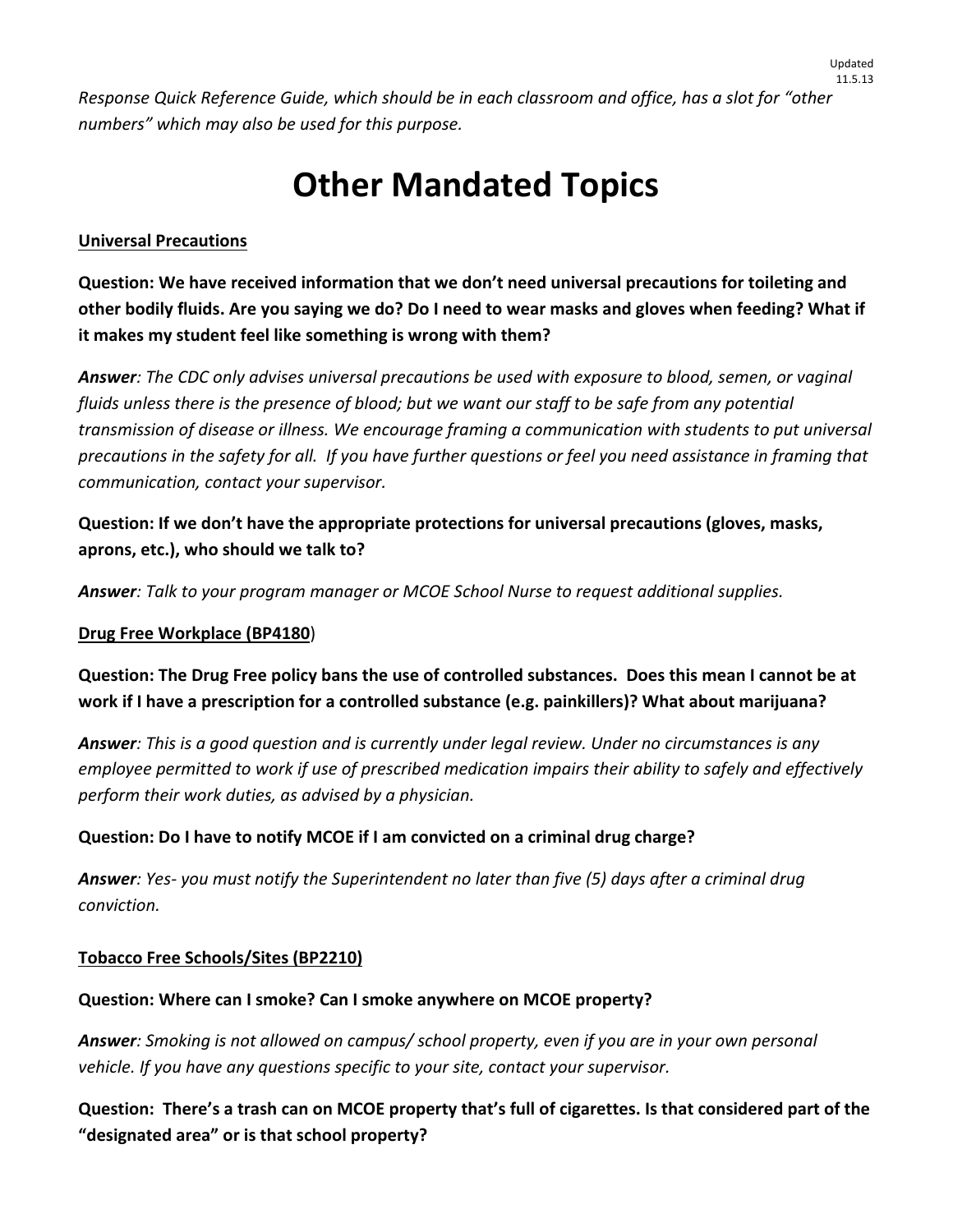Answer: The trash cans and cigarette receptacles on the perimeter of MCOE property are provided as a *courtesy to help those in and around MCOE maintain a clean and tidy environment, to be good neighbors, and to dispose of trash after using tobacco off site.*

## **Dress Code**

# **Question: Does MCOE have an official dress code?**

**Answer**: No. However all employees represent MCOE and as such, one's dress should be appropriate and professional for the situation.

# Question: Can I wear shorts to class? What if it's a situation where we're going on a field trip?

*Answer: The appropriateness of your dress will depend on the situation and your environment. Using shorts may be appropriate for such situations as going on a field trip.*

## **Question: Can I wear flip flops?**

Answer: Flip flops would not be considered professional in any work environment, are not safe in most *environments and therefore would not be allowed. Any dress code questions should be directed to your supervisor or the Personnel Office.*

## **Workers Compensation**

## **Question: What do I do if I'm injured on the job?**

Answer: In case of an extreme or life-threatening emergency, call 911. For all other injuries, call Injury *Care Direct at 1‐877‐247‐7710 and notify your supervisor immediately.*

Question: Should I call Injury Care Direct even if it seems to be a small or innocuous incident? Answer: Yes- any injuries should be reported. The Care nurses will identify if first aid or a referral to a *doctor is needed.*

# Question: What if I pre-designated a doctor (with the pre-designation form in your personnel file) for **a Workers Compensation injury‐ can I go directly to them?**

**Answer:** You will need to call Injury Care Direct and identify that you have pre-designated a doctor. The *nurse will identify if a referral to your pre‐designated doctor is necessary.*

# Question: What happens if the doctor places me off work? Or if the doctor identifies that I have **restrictions?**

*Answer: Forward all doctor notes to Personnel (fax 415.491.6625) and your supervisor as soon as* possible. If your doctor returns you to work with restrictions, we will schedule an Interactive meeting to review the note and possible accommodations. If MCOE is not able to accommodate, you will be placed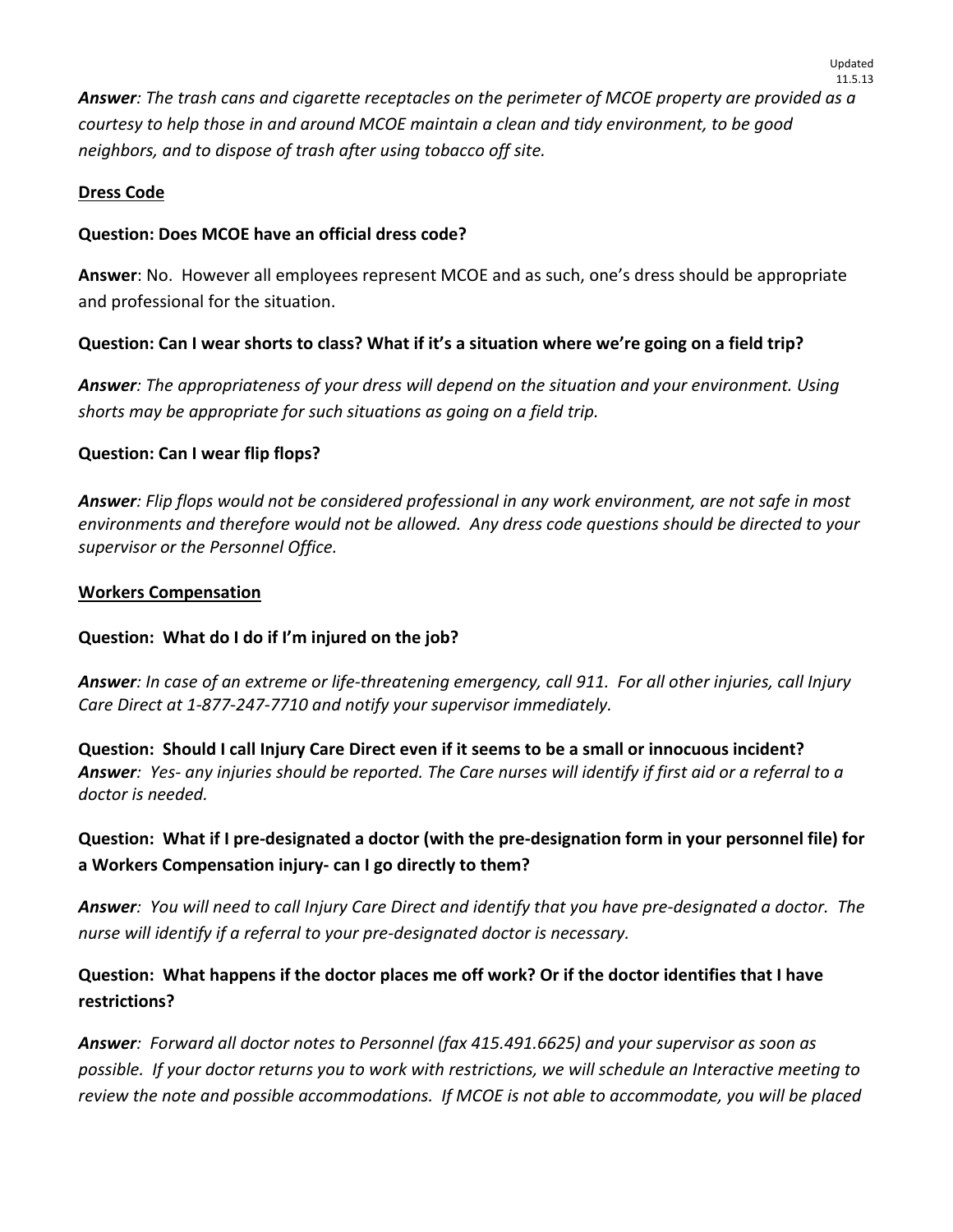on "Workers Comp" leave. If your doctor places you off work, you will be placed on "Workers Comp" *leave.*

### **Question: How will I be paid if I am placed on Workers Compensation leave?**

**Answer:** Workers Compensation law is designed to provide coverage for employees. If you are injured *on the job and placed on leave, contact Personnel to discuss the specifics of your case.* 

### **Question: If my doctor returns me to work after being off, what do I need to do?**

*Answer: Forward all doctor notes to Personnel (fax 415.491.6625) and your supervisor as soon as* possible. If your doctor returns you to work with restrictions, we will schedule an Interactive meeting to *review the note and possible accommodations.* 

#### **Uniform Complaints (BP1501)**

**Question: The Uniform Complaint procedure is to be used when addressing complaints alleging failure to comply with federal and/or state laws governing education programs. Who would complaints be reported to?** 

*Answer: All complaints should be reported to the Deputy Superintendent (415.499.5866).*

#### **Question: What is the process for a complaint?**

*Answer: The process for a complaint is outlined in Board Policy 1501, and includes:*

- *1. Filing of Complaint: A complaint filed in writing indicating the alleged noncompliance.*
- *2. Mediation: Within three (3) days of receiving the complaint, a compliance officer may informally discuss the use of mediation. If mediation does not resolve the issue, the compliance officer will proceed with an investigation.*
- *3. Investigation: Investigative meetings should be scheduled within five (5) days of receiving the complaint.*
- 4. Response: A written report shall be sent to the complainant within 60 days of the district's receipt *of the complaint.*
- 5. Final Written Decision: The district's decision will be in writing and will include the findings of fact *based on evidence, conclusion of law, disposition of complaint, rationale for disposition, corrective actions, complainant's right to appeal, notice of right to appeal.*

#### **Equal Opportunity and Non‐Discrimination (BP4112)**

**Question: Who do I report to if I feel that I have been discriminated against?**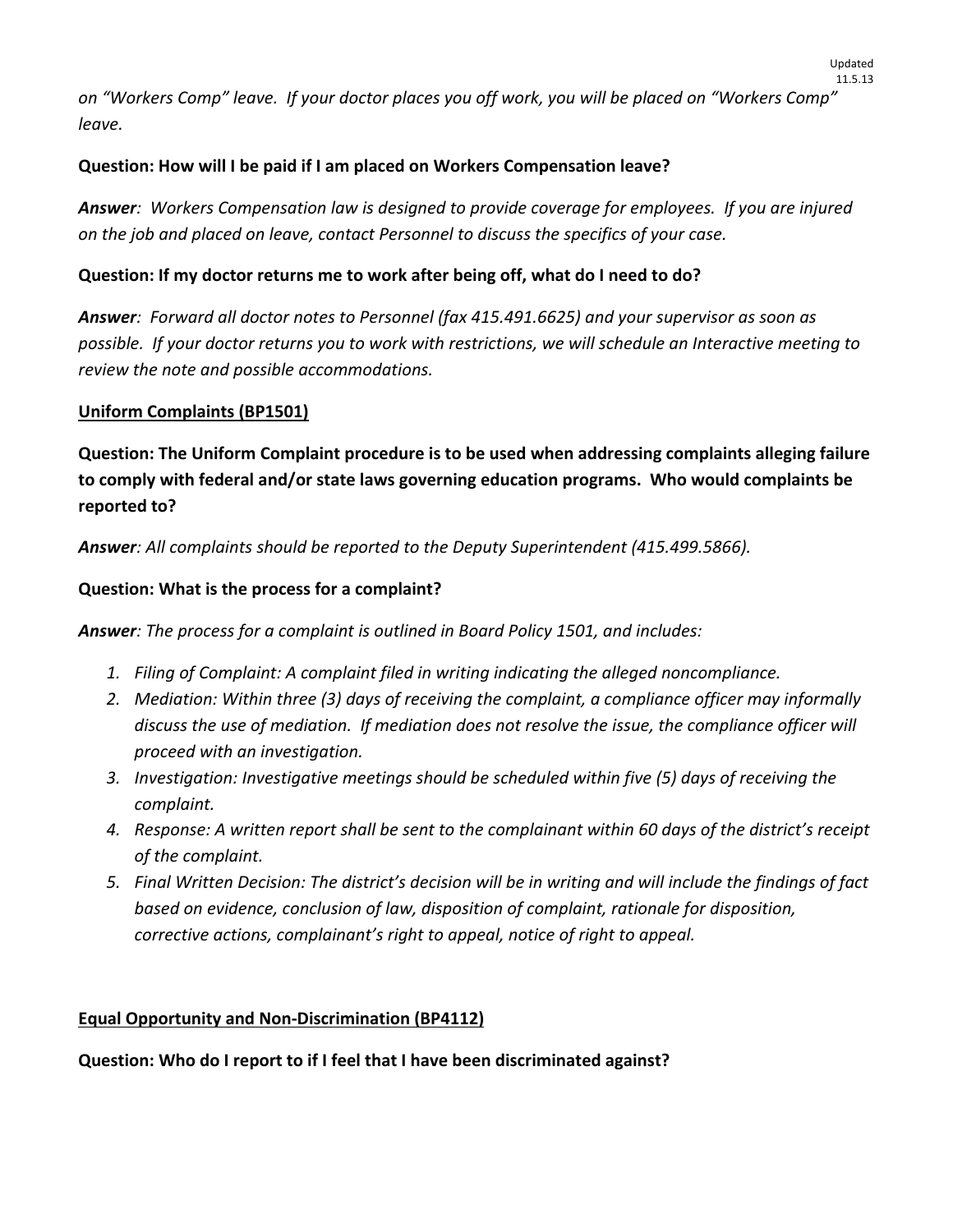*Answer: Any employee who believes that he/she has been or is being discriminated against or harassed in violation of board policy 4112 should immediately contact his/her supervisor, the Coordinator (Deputy Superintendent) or the County Superintendent.* 

# **Question: What is the process once the complaint is filed?**

*Answer: The process for a complaint is outlined in the Administrative Rules and Regulations for Board Policy 4112 and include:*

- *1. Informal procedures: the complainants should discuss the issue with the responsible party, if comfortable.*
- *2. Level 1: The complaint shall be submitted in writing, investigated by the immediate supervisor within ten (10) working days, decision documented and provided to the complainant within fifteen (15) working days.*
- 3. Level 2: The complainant can appeal the decision within ten (10) working days after receipt of the *decision of the immediate supervisor; to be investigated by the Assistant / Deputy Superintendent within ten (10) working days, decision documented and provided to the complainant within fifteen (15) working days after receipt of the appeal.*
- *4. Level 3: The complainant can appeal the decision to the Superintendent/ Governing Board within ten (10) working days after receipt of the decision of the Assistant/ Deputy Superintendent; a closed session hearing shall be scheduled within ten (10) working days after receipt of appeal, final decision documented in writing within twenty (20) working days after the hearing.*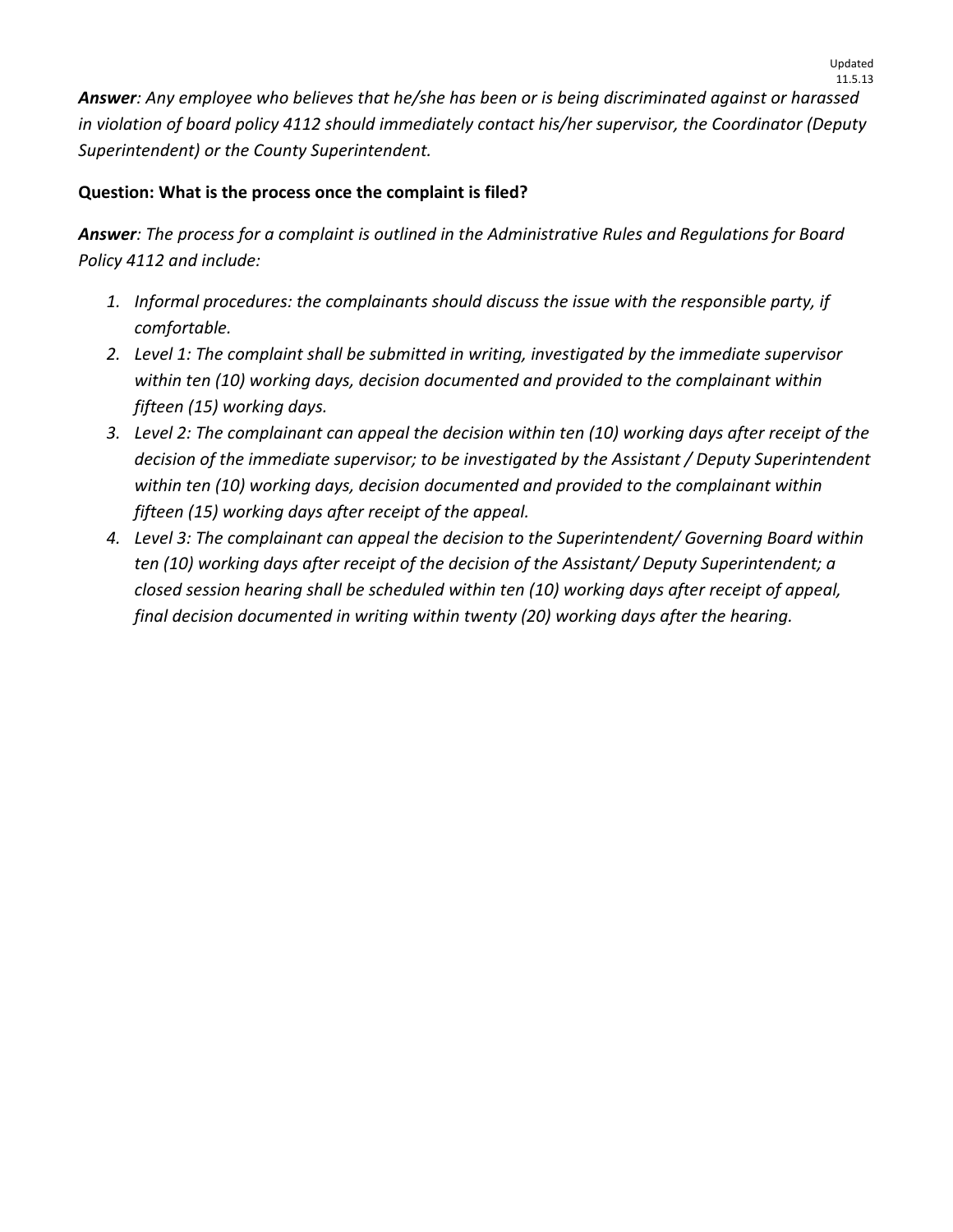# **Common Sense Conduct**

#### **Question: Where do I find the Employee Handbook?**

Answer: There are handbooks for each employee group. These handbooks can be found on the MCOE web site, *under Personnel, on the MCOE Employee Resources page.*

### **Question: Where can I find more information about board policies such as the MCOE Educational Internet Account / Acceptible Use Agreement?**

Answer: The employee policies and many other resources can be found on the MCOE website under Personnel, on *the MCOE Employee Resources page.* 

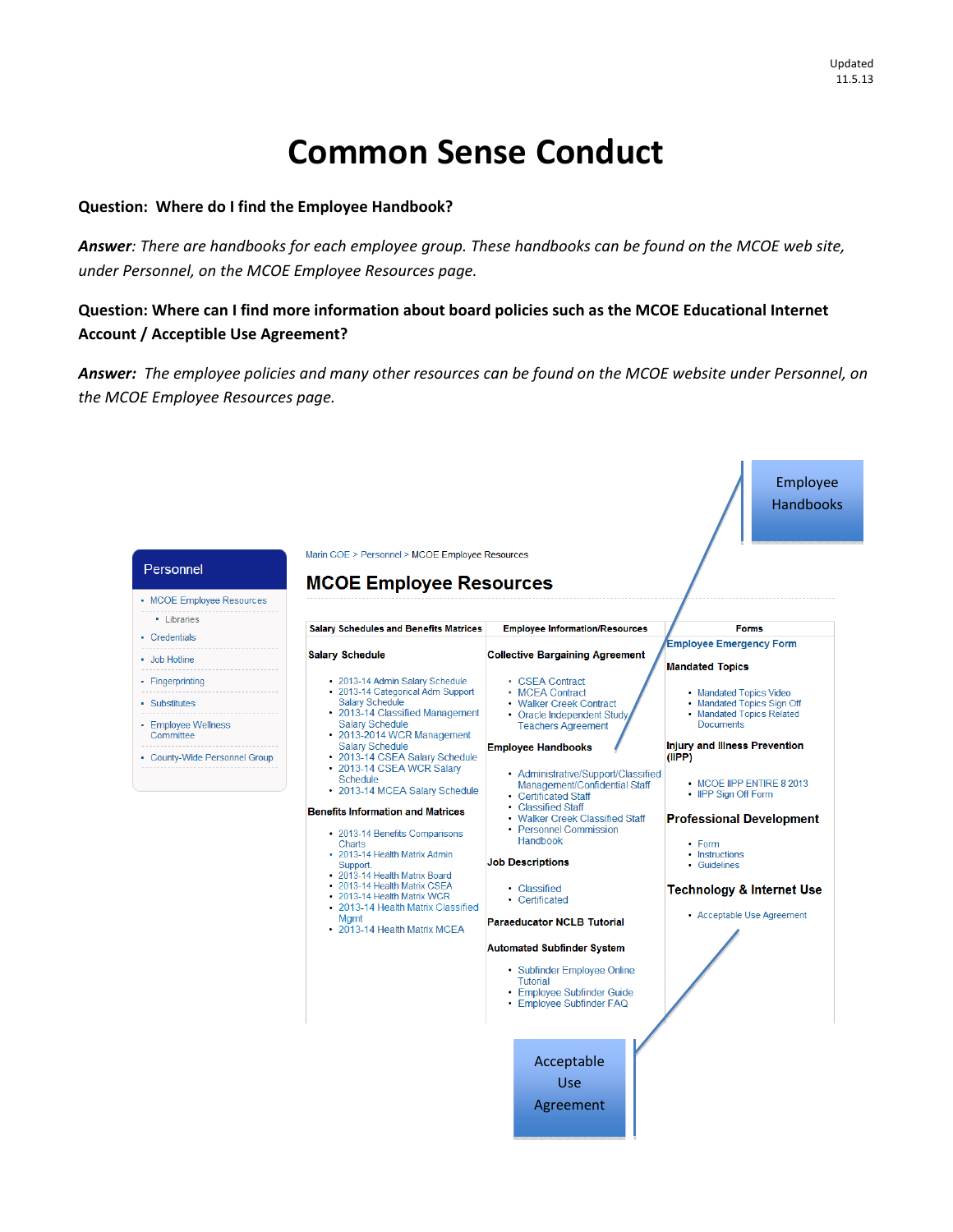# **Anti‐Bullying, Sexual and Gender‐Based Harassment**

## Question: When does an employee report to a supervisor regarding observation of a student being bullied or **harassed versus reporting to CPS?**

Answer: If the situation involves bullying or harassment of a student, then the employee would be expected to report the facts of the incident to their supervisor as clearly defined in Marin County Board of Education Policy 5203 (Hate-Motivated Behavior and Bullying Prevention) and/or 5205 (Sexual and Gender-Based Harassment). If *your supervisor is involved in the situation, then report to his or her supervisor.* 

### Question: Is it still sexual harassment if it is a Special Day Class student with an Intellectual Disability behaving **in that way toward a classmate?**

Answer: Yes. The definitions apply to everyone. Additionally, the parents of the classmate are likely to recognize it as sexual harassment, and we should, too. Of course, we should teach and reinforce more appropriate behaviors *for interacting. We need to follow procedures to intervene, document and report.* 

### **Question: What should we do when it is a "grey area?"**

- 1) For example, what do we do when we observe some bullying or harassment from students who are not **in our charge?**
- 2) And, what do we do if harassment or bullying happens when we are off duty in a social setting?

**Answer:** *Grey areas* may *need to be addressed individually as they are situation specific.* 

1) However, in the case of observing unfamiliar students bullying or harassing others, it is your responsibility *to address the situation and intervene appropriately; do not be a bystander.* 

In the case of harassment or bullying happening when off duty and in a social setting, if the conduct results in *negatively affecting work performance or creating an intimidating, hostile or offensive work environment, then it should be reported to one's supervisor.*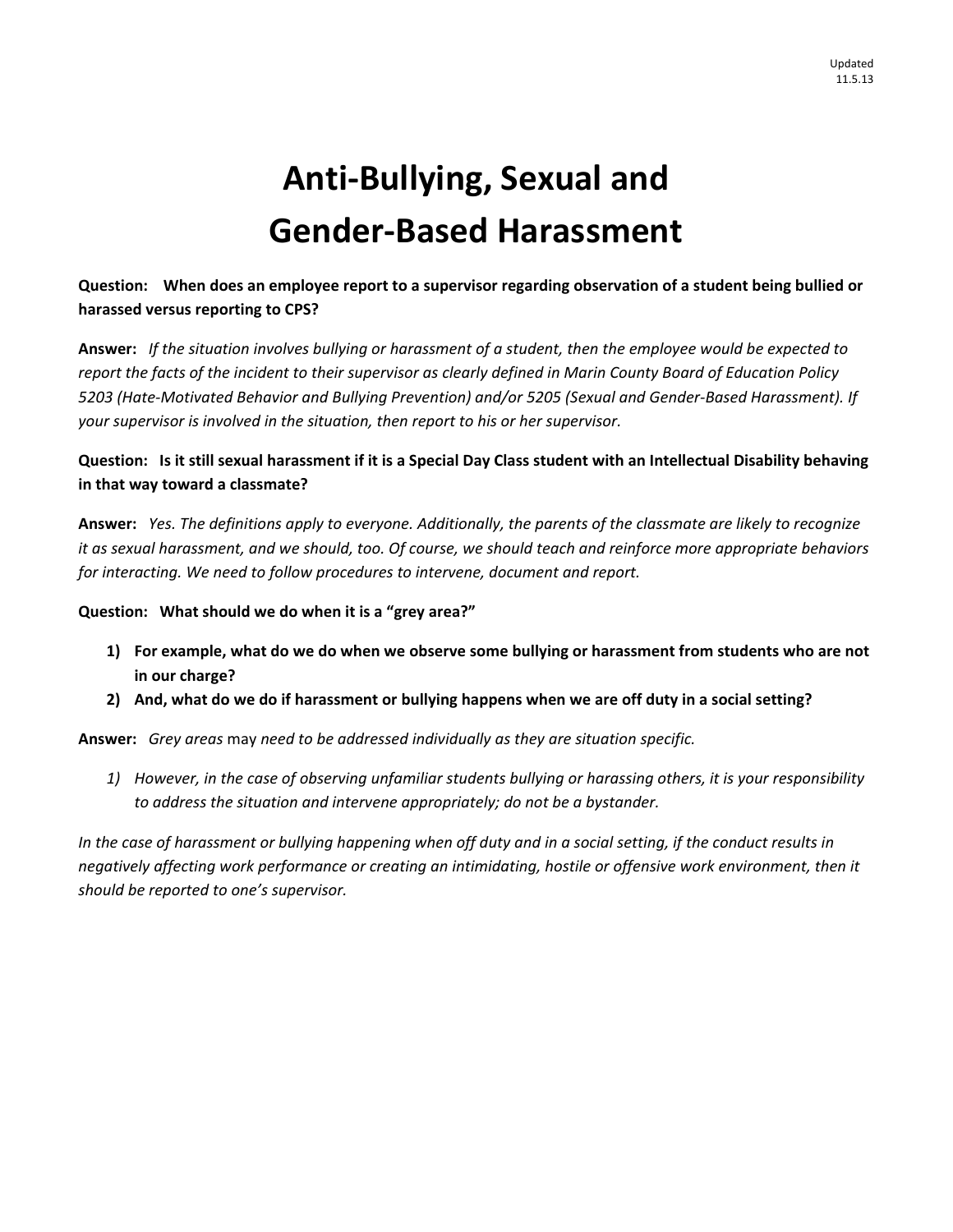# **School Safety and Emergency Preparedness**

#### **Question: What about procedures/protocols for itinerant staff?**

Answer: These procedures will need to be developed as a team with your supervisor since each circumstance is *different.*

**Question: Will MCOE classrooms on district campuses get emergency supplies?**

*Answer: Yes, each classroom will receive a "lockdown kit" and other specialized supplies as needed.*

**Question: How will people who work offsite be contacted when an emergency occurs?** 

*Answer: Supervisors will contact them.*

# **Sidewalk CPR**

#### **Question: Does the training we were given give me certification?**

Answer: No. Although the training qualified for a layperson's CPR certification, which we had the option of obtaining for an additional cost, the intent of the training was not to have all staff certified, but rather to raise the level of awareness, training and education of staff. If your particular position requires you to obtain certification, *please speak with your supervisor.*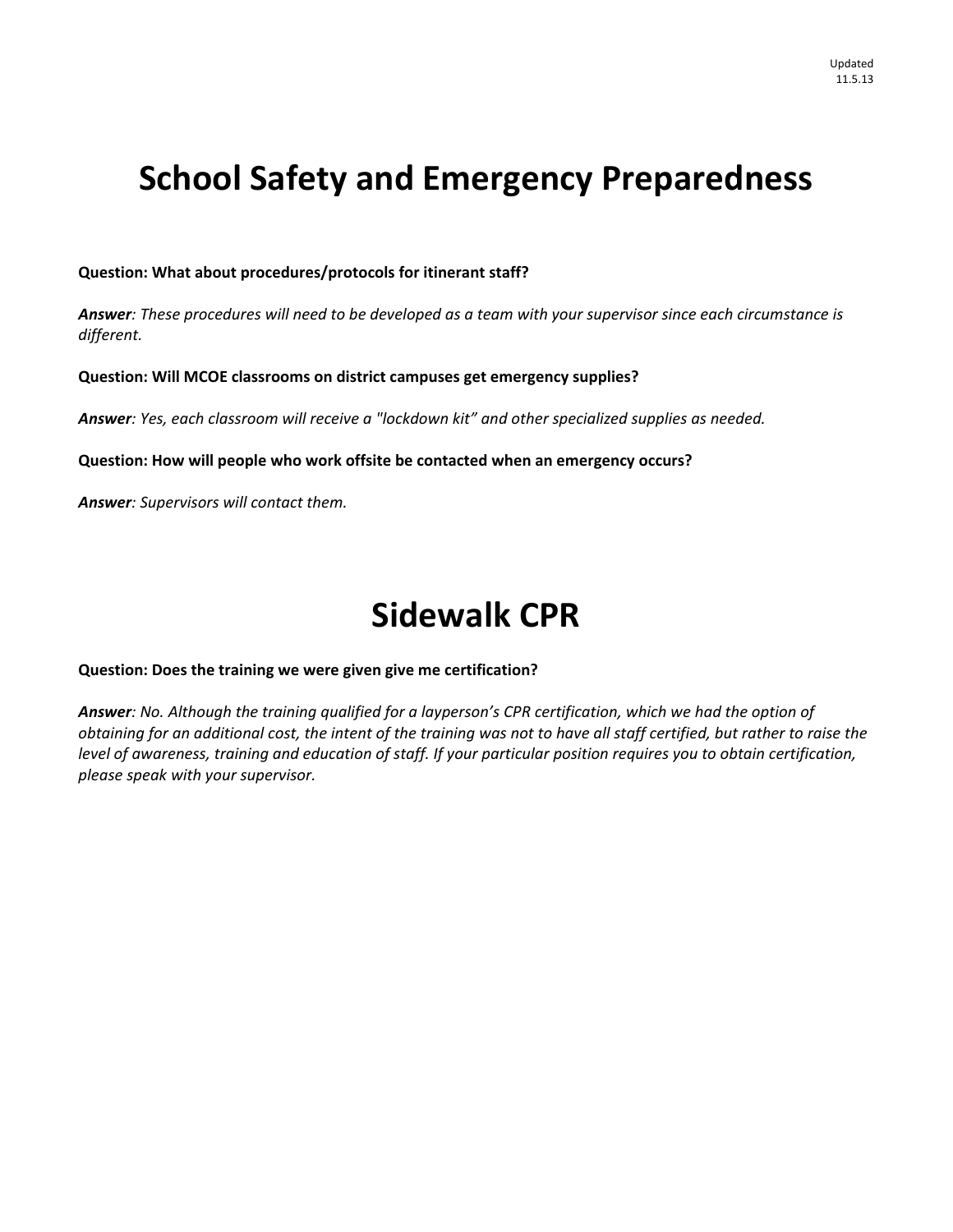# **Program Updates**

### **Walker Creek Ranch**

### **Question: How much does it cost for outside groups to hold a conference at Walker Creek Ranch?**

*Answer: Conference rates – see the Conference Rate sheet on the Walker Creek Ranch website* http://www.walkercreekranch.org/newpdfs/WCRConf%2013‐14Rates.pdf 

Question: We went to Walker Creek Ranch six years ago. Can we hold another Back to School at **Walker Creek Ranch again?** 

Answer: Maybe. This request will be considered by the 2014-15 Back to School planning committee.

### **Question: How much does it cost to attend Camp Soulajule?**

*Answer: Walker Creek Ranch recently transitioned from Camp Soulajule (an overnight camp) to offer a pilot program, Discovery Day Camp. This transition was due to client feedback regarding the escalating costs of operating the overnight summer program. The Summer 2013 Discovery Day Camp rates are included in the brochure on the Walker Creek Ranch website at this link: –* http://www.walkercreekranch.org/newpdfs/discoveryday1.pdf 

*Staff are currently reviewing plans to best serve the needs of children during the summer, and is experiencing growing demand for use of the site by privately run summer camp programs.*

## **Question: Marin County Office of Education teachers asked how to arrange for their class to visit Walker Creek Ranch for the day or overnight?**

*Answer: Contact your program manager.* 

### **ROP / School to Career / Workability**

**Question: How would a student know these programs exist? Where do they go to get information about the ROP/STC program.** 

**Answer:** *They could go to their school counselor's office, or get information from the Business Education Liaison assigned to their school, or go to the ROP/STC webpages on the MCOE website.* 

### **Question: Where are the classes located?**

**Answer:** *Classes are provided at all nine of the high school campuses, along with community sites throughout Marin.*